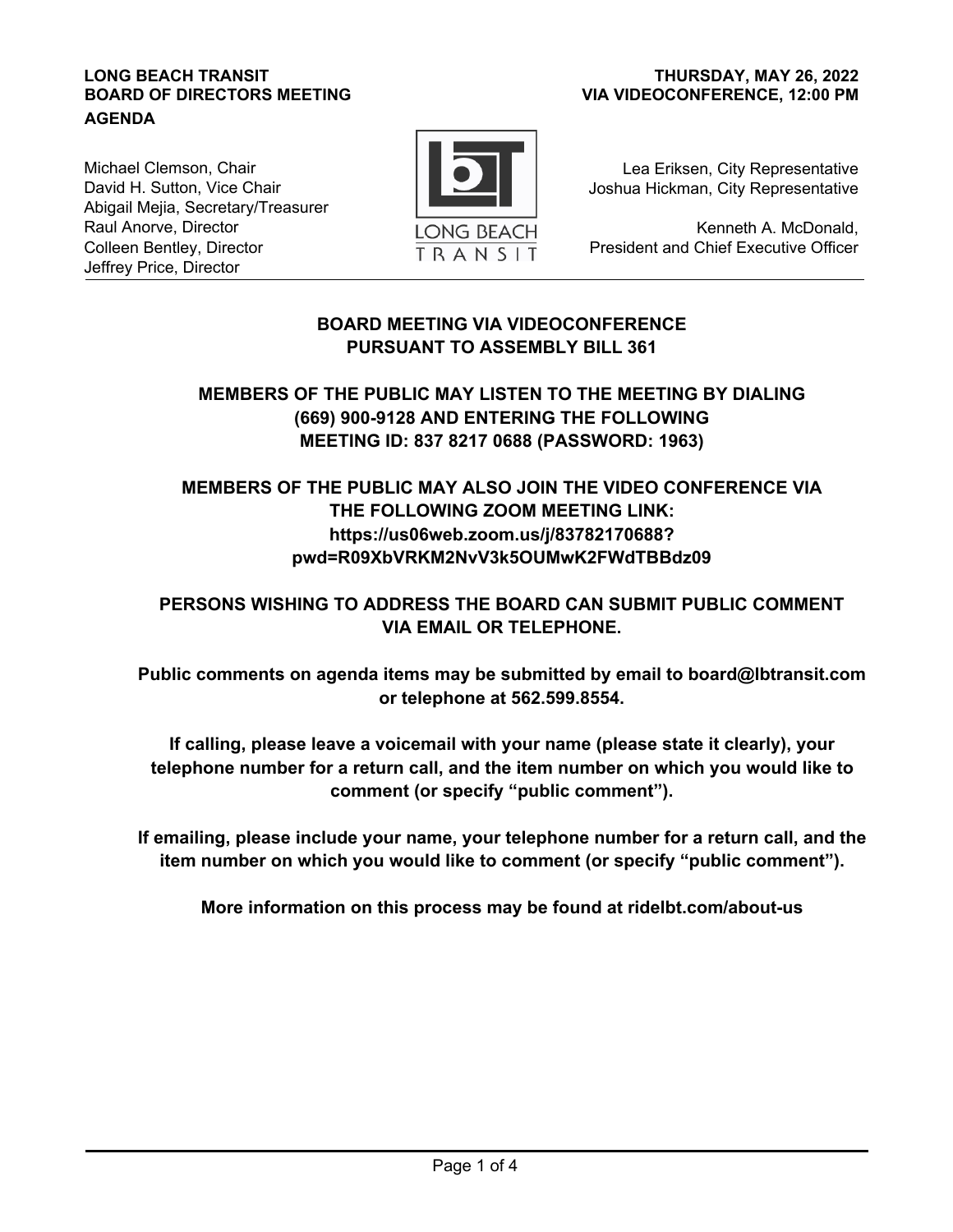## **REGULAR MEETING - NOON**

- 1. Call to Order. (Michael Clemson)
- 2. Roll Call. (Jen Flores)
- 3. Employee Recognition. (Jen Flores)

Employees of the Month for May 2022:

Edgardo Asis, Transit Service Delivery and Planning Edward Morales, Maintenance and Infrastructure Mario Ovalle, Administrative Staff

### INFORMATION ITEM

4. Public Comment.

Any member of the public may raise their hand, upon recognition by the Chair, state his or her name and proceed to address the Board on any item within the subject matter jurisdiction of the Long Beach Transit Board of Directors, provided that no action may be taken on off-agenda items unless authorized by law. Comments shall be limited to three minutes, unless different time limits are set by the Chair, subject to the approval of the Board.

5. President and CEO Report. (Kenneth McDonald)

INFORMATION ITEM

### **NOTICE TO THE PUBLIC**

All matters included on the Consent Calendar are considered routine by the Long Beach Transit (LBT) Board of Directors and will all be enacted by one motion. There will be no separate discussion of these items unless a member of the Board of Directors or the public so requests, in which event the matter shall be removed from the Consent Calendar and considered as a separate item.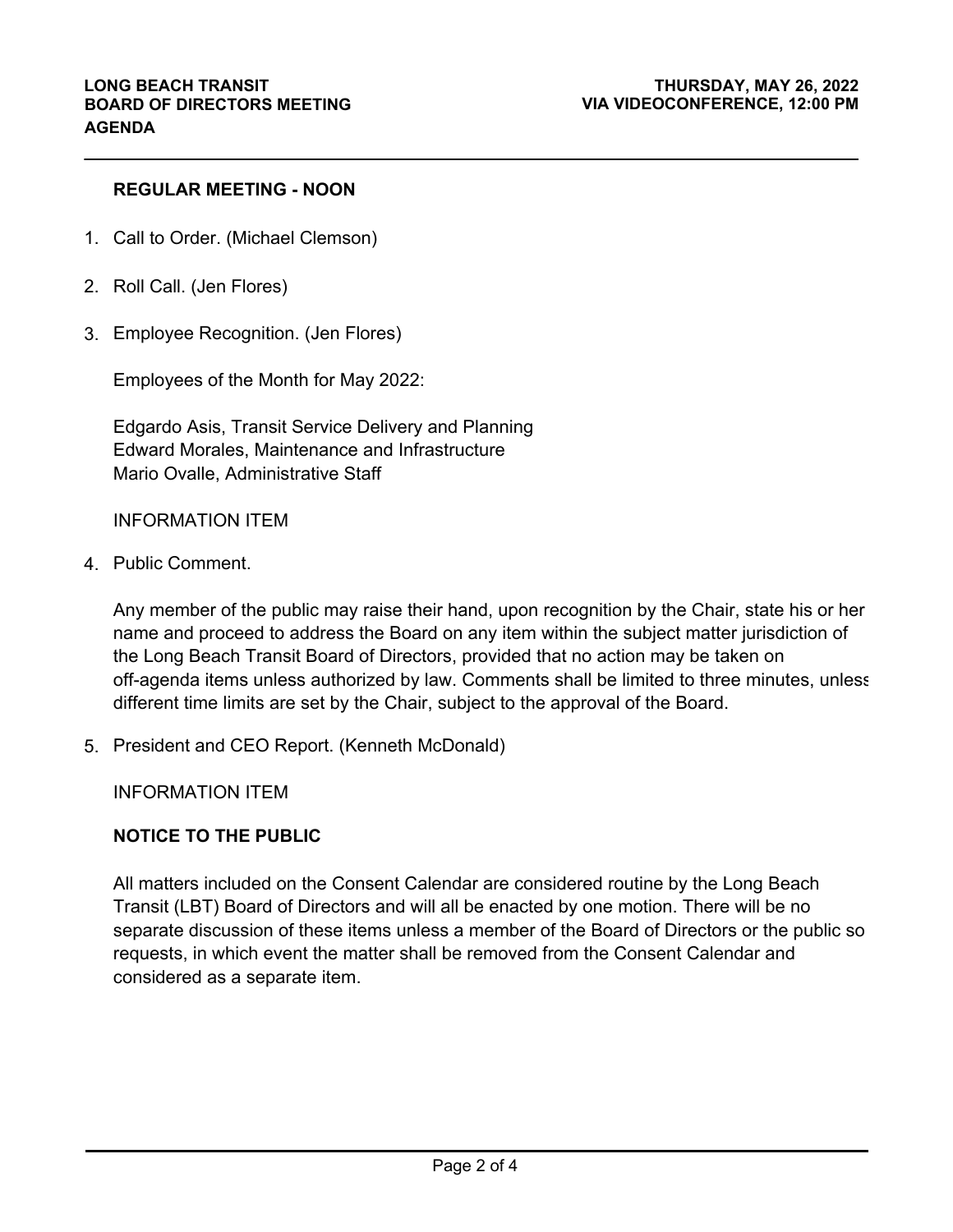### **CONSENT CALENDAR (6-7)**

Recommendation to approve the minutes of the regular session meeting held on April 28, 2022. 6. [22-033TR](http://longbeach.legistar.com/gateway.aspx?M=L&ID=239718)

**Suggested Action:** Approve recommendation.

Recommendation to adopt the resolution to authorize continued teleconferencing meetings pursuant to Assembly Bill 361. 7. [22-034TR](http://longbeach.legistar.com/gateway.aspx?M=L&ID=239719)

**Suggested Action:** Approve recommendation.

#### **REGULAR CALENDAR**

Monthly Financial Report. (Lisa Patton) 8. [22-035TR](http://longbeach.legistar.com/gateway.aspx?M=L&ID=239720)

INFORMATION ITEM

Recommendation to authorize the President and CEO to enter into a contract with Intueor Consulting, Inc., for the provision of ERP/EAM technical consulting services at a cost of \$1,030,420 with a 10% contingency in the amount of \$103,042 for a total amount not to exceed \$1,133,462. (Lisa Patton) 9. [22-036TR](http://longbeach.legistar.com/gateway.aspx?M=L&ID=239721)

**Suggested Action:** Approve recommendation.

Recommendation to approve the updated Investment Policy Statement for the financial asset of Long Beach Transit. (Ashley Liang) 10. [22-037TR](http://longbeach.legistar.com/gateway.aspx?M=L&ID=239722)

**Suggested Action:** Approve recommendation.

Recommendation to adopt the Fiscal Year 2023 Operating Budget of \$119,083,223 and the Fiscal Year 2023 Capital Budget of \$41,062,943. (Kenneth McDonald) 11. [22-038TR](http://longbeach.legistar.com/gateway.aspx?M=L&ID=239723)

**Suggested Action:** Approve recommendation.

#### 12. Board Request.